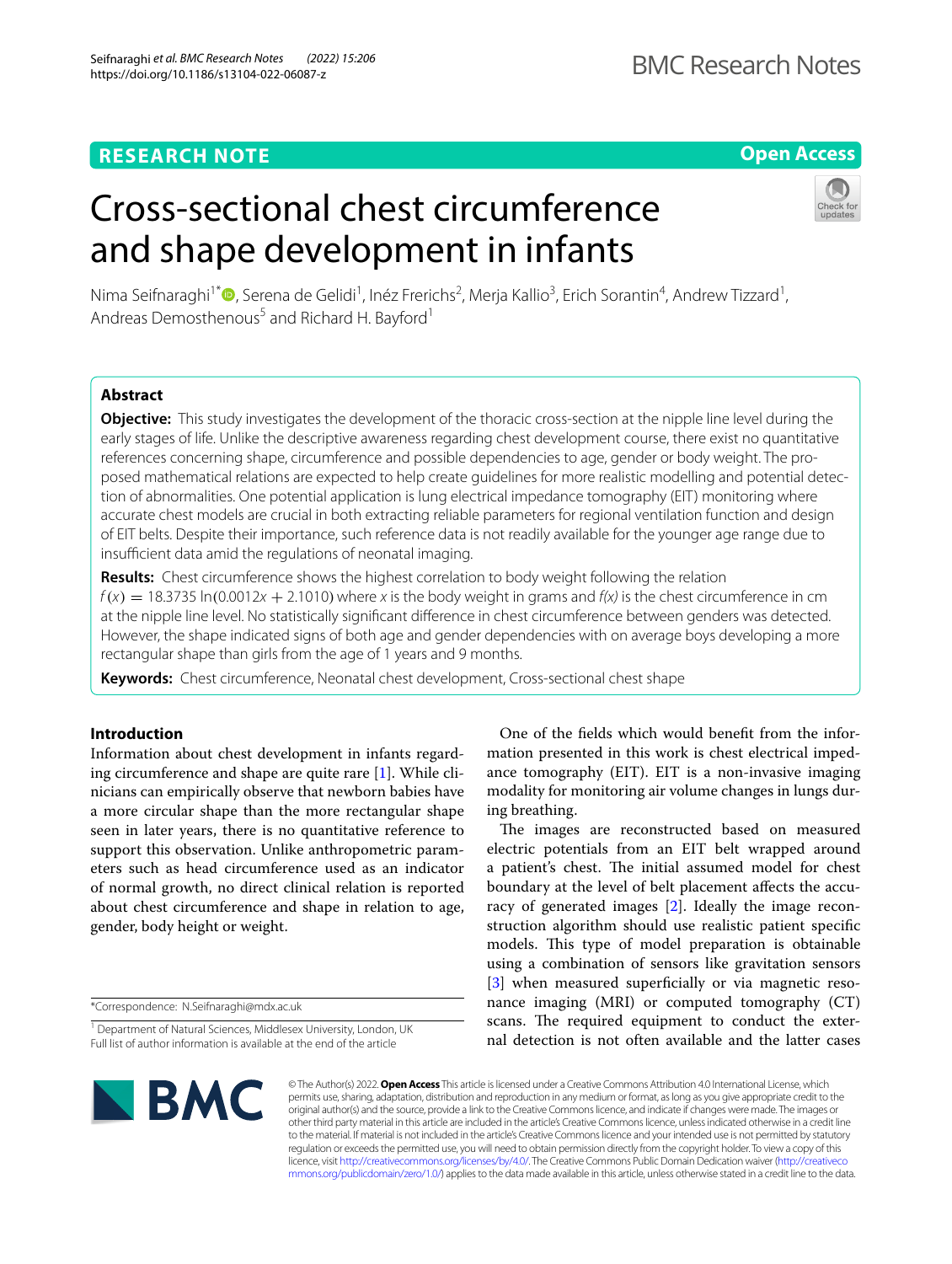become rare within the considered age group amid the vulnerability of infants to high radiation dosage in CTscans  $[4]$  $[4]$  or necessity of sedation during MRI. Therefore, to obtain a realistic estimation of chest contour extra information is needed.

The quantitative comparison of geometries when they do not follow a regular pattern is not a straight forward procedure [\[5](#page-4-4)]. In this work, a value proportional to the ratio of ventro-dorsal distance to lateral chest width was defined as an indicator for shape. The values closer to 1 refer to more circular shapes whereas lower values correspond to a fatter rectangular shape. It is of note that in morphological studies often shape is independent of any size (scale) and instead the domain containing both shape and size is recognized as form domain. Analyzing shape rather than form minimizes the possible distortion of parameters such as genetic and nutritional diferences to reach a more meaningful conclusion. Each of these features was tested against weight, gender and age to discover the contributing variable(s).

# **Main text**

## **Method**

In this study two independent datasets were used for chest circumference and shape investigations. The first dataset, consisting of 201 patients, was obtained by trained nurses measuring with tape measures at the under arms level. Among these patients 43 cases were recorded at the Archbishop Makarios III Hospital, Nicosia, Cyprus (Ethics number: EEBK/EP/2016/32), 88 at the Emma Children's Hospital, Amsterdam, Netherlands (Ethics number: METC 2016/184), and 70 at the Oulu University Hospital, Oulu, Finland (Ethics number: EETTMK 35/2017).

The data were fitted with a logarithmic curve using the least squared error method providing a relationship between weight in grams and chest circumference in cm.

The curve was firstly fitted to the whole population, corresponding to an age range from post-menstrual age of 27 weeks at 700 g to 2.7 years at 10 kg. To evaluate any gender dependency, two extra gender specifc curves were calculated. The fitted curves were verified for their capability of explaining the data using the best ft technique.

The data for studying the thorax cross-sectional shape was obtained via transversally slicing the 3D models created from CT-scan images of 62 patients in the range of 0–7 years retrieved from the image archive at the Medical University of Graz with permission of the university's ethics board (28-540 ex 15/16).

One factor causing undesired variation in the crosssectional contour is the position of the arms relative to the trunk resulting from the scapula bone movement

during arm elevation, known as scapula rhythm [[6\]](#page-4-5) adding lateral bulges at the dorsal region by rotating outwards. Seven patients were removed as they did not meet this criterion with their arms placed beside their bodies. Leaving 33 male and 22 female patients. The details of this set are provided in Additional fle [1:](#page-3-0) Table S1.

Another factor to be considered before transversally slicing the 3D models is the relative position of the patient to the spiral travelling pattern of the source/ detector along axial direction during the scan. Despite the restricted space of CT-scan gantry and being limited to supine position, still three potential rotations are possible, occurring either individually or combined. These variations are typically caused by additional supporting materials (pillow, mattress, etc.) during the placement of the patient on the monitoring platform.

In order to compensate for the position-related artefacts, anatomical landmarks were exploited. Nipples were selected as the anterior landmarks whereas the 6th paravertebral intercostal space was chosen on the posterior side. Considering the nipple movement on the surface of the thorax with elevation of arms, the anterior landmarks were always checked against the symmetry of the ribs on the transversal plane at the sternum side and adjusted accordingly. To constrain the irregular shape of the chest contour at the desired level, proceeding the creation of consistent 2D cross-sections, each model was ftted with a minimum surface area trapezoid capable of enclosing the model. This type of polygon was preferred to trivial rectangular bounding boxes as they reveal more information regarding the shape, and more importantly, are less sensitive to insignifcant geometrical imperfections.

The ratio of height to base of each trapezoid was calculated and considered against the corresponding patient's age. The higher values of this ratio indicate a more circular cross-section and conversely the lower values represent more fattened rectangular shapes.

To form the desired trapezoids, discrete sample points were taken from each cross-sectional contour using a small Euclidean distance to enable accurate tracking of the continuous geometry shape.

The yielded sample points were classified to pixels of a grid. When more than one point was assigned to a certain pixel they were replaced by their mean coordinates as the representative of that pixel.

The top and bottom rows were identified as the anterior and posterior sides respectively. In order to detect the pixels corresponding to lateral sides, a selection criterion was introduced to allow the selection of pixels falling within certain bounds. These bounds were defined as the row with the widest lateral distance at the posterior side and the row consisting of the corner points at the anterior side. The corner points were allocated to the pixels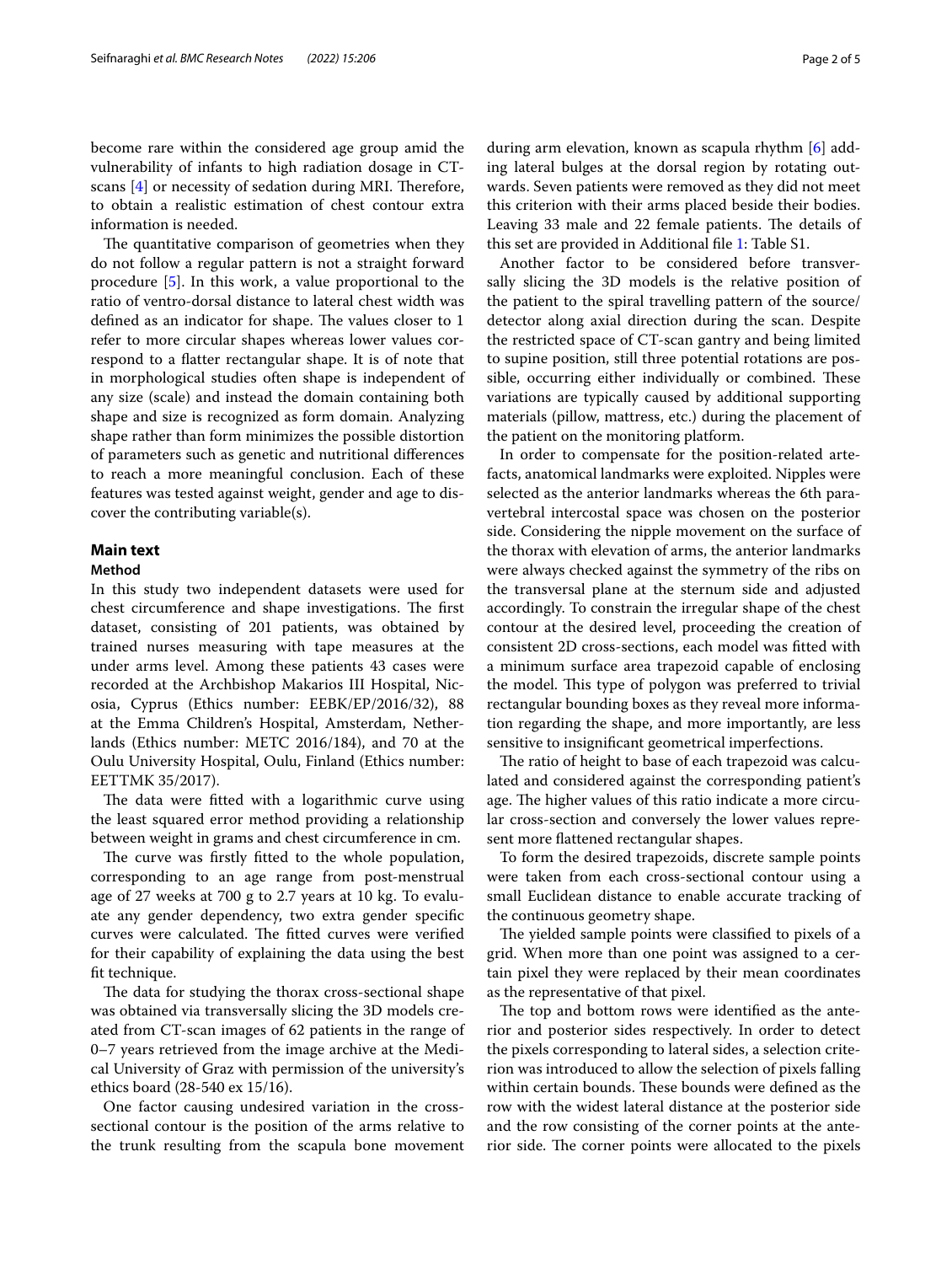where the gradient of the path traveling from one pixel to the closest ventrally located neighboring pixel exceeded a threshold of 45 degrees. These gradients indicated the termination of the path on lateral sides and approach to the flatter anterior side. The lateral presenting datasets were then ftted with a linear line using the least squared error method [\[7](#page-4-6)]. An example of the lateral ftted lines for a thoracic cross-section of a male patient at 9 months of age are shown in Fig. [1](#page-2-0)a and b for the right and left side of the patient respectively where Fig. [1](#page-2-0)c demonstrates the fnal enclosing trapezoid.

#### **Results**

#### **A. Chest circumference**

The function explaining chest circumference to the body weight was evaluated to be

$$
f(x) = 18.3735 \ln(0.0012x + 2.1010). \tag{1}
$$

With variable *x* representing body weight in grams and  $f(x)$  the estimated chest circumference in cm. The computed corresponding confdence intervals of 90% for new observations are plotted in Fig. [2.](#page-2-1) The best fit was evaluated to be 0.96. To examine the role of gender, two additional curves were developed by ftting separately to the boys' and girls' population data.

However, the maximum diference between these gender specifc plots was less than 2 cm which only occurred at the very beginning of the considered interval.

#### **B. Shape development**

Whereas the chest circumference did not show any signifcant dependencies to age or gender, the shape of chest cross-section seemed to be a function of both. The computed ratios from the 55 CT-scan case studies as an indicator of shape change were ftted with a 1st degree rational function of the form:



<span id="page-2-2"></span><span id="page-2-1"></span>
$$
y = \frac{c_1 x + c_2}{x + c_3} \tag{2}
$$

where  $x$  is the age in years and  $y$  is the dimensionless estimated ratios. For female cases the coefficients were calculated to be 0.41096, 2.1641and 3.5342 for  $c_1$ ,  $c_2$  and  $c_3$  respectively while the same coefficients changed to 0.12662, 5.7865 and 9.2355 when the male population was considered.

Figure [3](#page-3-1)a and b plot the ratio values along with the ftted curve for each gender as a function of age with their 90% predicted confdence intervals. Figure [3c](#page-3-1) shows the superimposition of these curves to highlight the diferent paths during growth according to their gender. It is evident from the plot that both genders start their trend with a roundish shape at above 60% and continue toward a rectangular shape similarly until nearly 2 years of age. However, from this point onwards boys accelerate to a more rectangular shape while the girls maintain a slower

<span id="page-2-0"></span>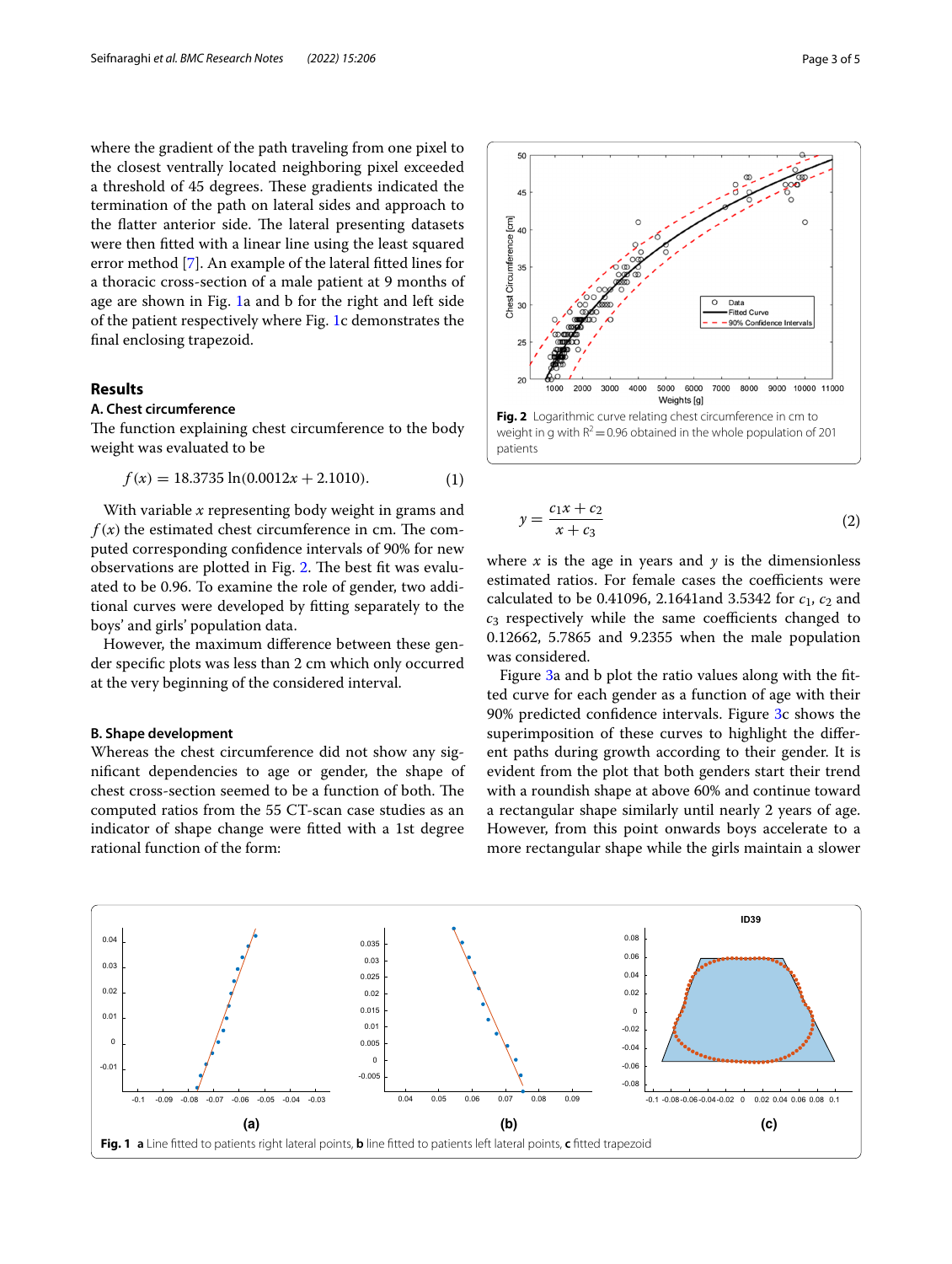

<span id="page-3-1"></span>pace. The intersection of the plots at 1.9 years is consistent with earlier fndings [\[8](#page-4-7)] regarding the start of taking the adult shape on mid-thoracic level near the end of the second postnatal year.

#### **Discussion**

The data suggests the chest circumference can be well explained with a logarithmic expression as a function of weight. However, gender does not seem to have an impact on the considered age range since the gender specifc logarithmic curves matched closely and had their highest diference at weights below 1000 g where data points were not sufficiently dense. In addition, the chest circumference data was compared against age, but no apparent relation was observed.

Thus, it can be asserted weight is playing more significant role compared to age and gender at this age group.

During these experiments the choice of trapezoid shape proved to be superior to rectangular bounding boxes as any imperfections caused naturally or by asymmetric arm elevation levels could directly afect the ftted box while using the whole lateral points was less sensitive to insignifcant displacements.

#### **Conclusion and outlook**

By discovering the anatomical relations in neonates and small children more specifc devices could be designed for this age range. For instance, while EIT is being frequently used in the neonatal and pediatric intensive care units and delivery rooms  $[9, 10]$  $[9, 10]$  $[9, 10]$  $[9, 10]$ , still the image reconstruction in neonates and infants is impeded by the lack of appropriate chest and lung models compared to adults. An example of EIT image reconstruction based on simulated EIT signal from a 2.5-month old male weighing 4970 g is presented in Additional fle [2](#page-3-2): Fig. S1. A realistic model was generated according to the proposed method (Additional fle [2](#page-3-2): Fig. S1.c) in comparison to the scaled down model of an older patient at 6.57 years representing

the typical approach. The designed trapezoid model had 0.63 height to base ratio and chest circumference of 38.35 cm calculated from Eq. ([1\)](#page-2-2) whereas the true value from the CT scan was 39.51 cm. The fitted trapezoid was further rounded with a radius corresponding to 25% of its height at all corners. The impact of using inaccurate existing models on clinically important parameters in lung monitoring is detailed in [\[11\]](#page-4-10).

#### **Limitations**

Despite the chest circumference that is based on 201 patients, the shape changes were derived from merely 55 cases due to the rarity of CT-scans at this age range. The efect is refected in wider prediction confdence intervals and lower best ft, especially in female cases where they were only 22 samples. Therefore, this study should be updated with more samples as new data becomes available. Nonetheless, the present fndings can be regarded as a primary guide for further investigations of cross-sectional thoracic shape changes in childhood.

#### **Supplementary Information**

The online version contains supplementary material available at [https://doi.](https://doi.org/10.1186/s13104-022-06087-z) [org/10.1186/s13104-022-06087-z.](https://doi.org/10.1186/s13104-022-06087-z)

<span id="page-3-0"></span>**Additional fle 1: Table S1.** The gender, age, weight and chest circumference at under arm level for the 55 patients used to develop the parameters necessary for creating an age appropriate 2D chest models.

<span id="page-3-2"></span>**Additional fle 2: Fig. S1.** Example of EIT image reconstruction, (a) superimposed lungs from the 3D model, (b) scaled down 2D model of a 6.57 years old, (c) trapezoid model generated.

#### **Acknowledgements**

We would like to express our gratitude towards A. van Kaam from the department of neonatology, Emma Children's Hospital Amsterdam UMC and L. Sophocleous from University of Cyprus who were responsible for collecting part of the data used in this study.

#### **Author contributions**

NS designed the models and conducted the analyses with substantive intellectual contributions from RB who was also in charge of leading both CRADL and PNEUMACRIT projects. SG, IF, MK and ES revised the manuscript